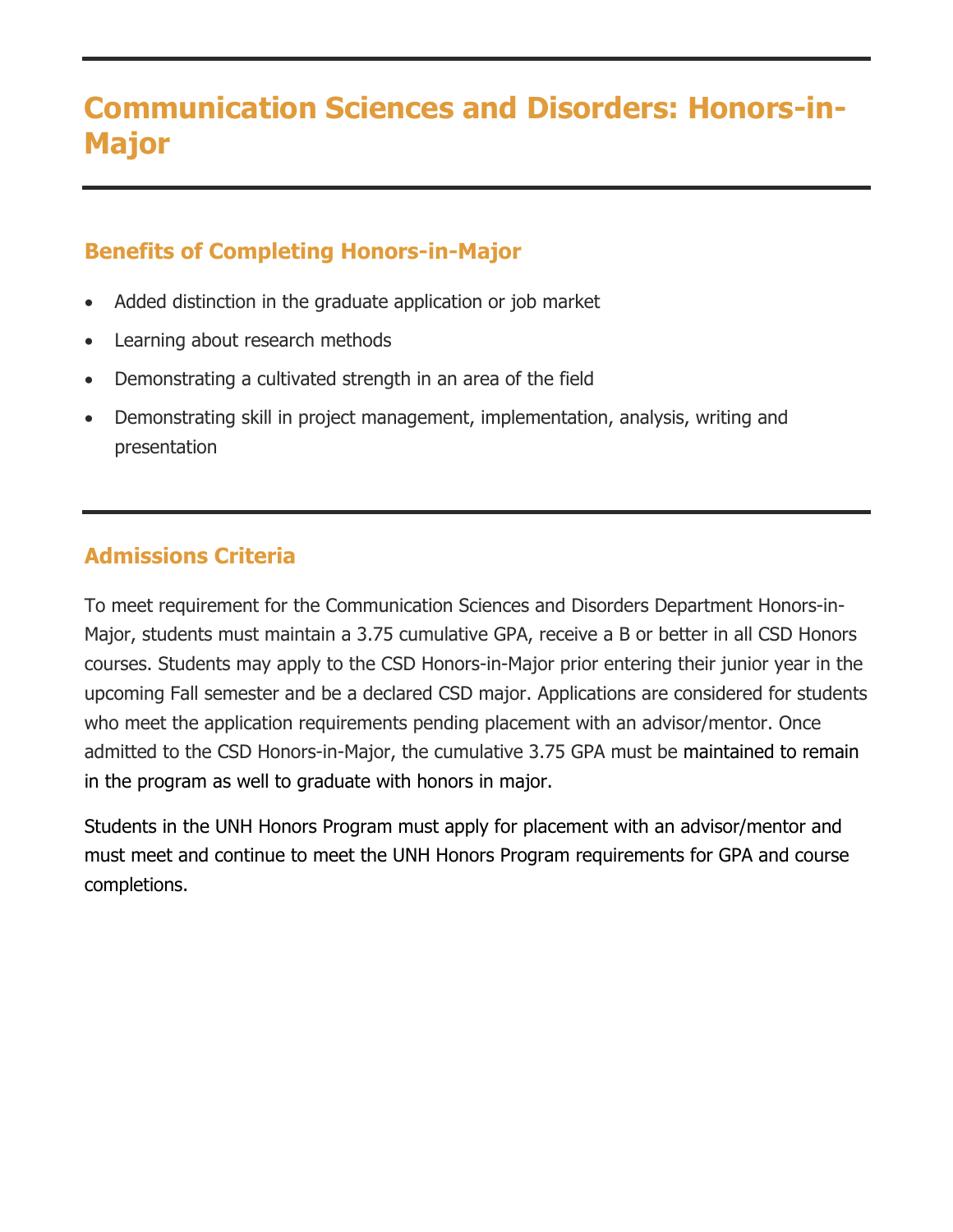### **Honors Courses**

Honors course contracts are completed and signed by the student, course instructor, and CSD Honors Liaison and submitted to the Registrar's Office. Honors designated courses permit the student, with Instructor guidance, to be creative, show independent learning, and stimulate intellectual discussion about the topics covered in a course, but above and beyond that stated in the syllabus. The student and Instructor will agree on additional components of a class that will expand skills in the following: writing, library research, conceptualization and critical thinking. Additional tasks should increase the time/effort/difficulty of the course by 1/4 to 1/3 and include:

- Higher levels of student participation
- Higher standards of performance
- Advanced supplemental reading
- More opportunities for writing, student presentations to class or campus audiences
- Greater depth and/or breadth of subject matter requiring synthesis of different perspectives
- Opportunities for publication or presentation to public
- Community-based, high impact experiences: field trips, interviews, etc.
- Leadership through leading discussion groups or assisting faculty with preparation or delivery of instructional material

# **Requirements**

• 3 CSD courses must be designated as Honors (12 credits) and may include any 4-credit COMM 600- or 700-level course (COMM 522 is also an option) with Instructor and CSD Honors Liaison approval.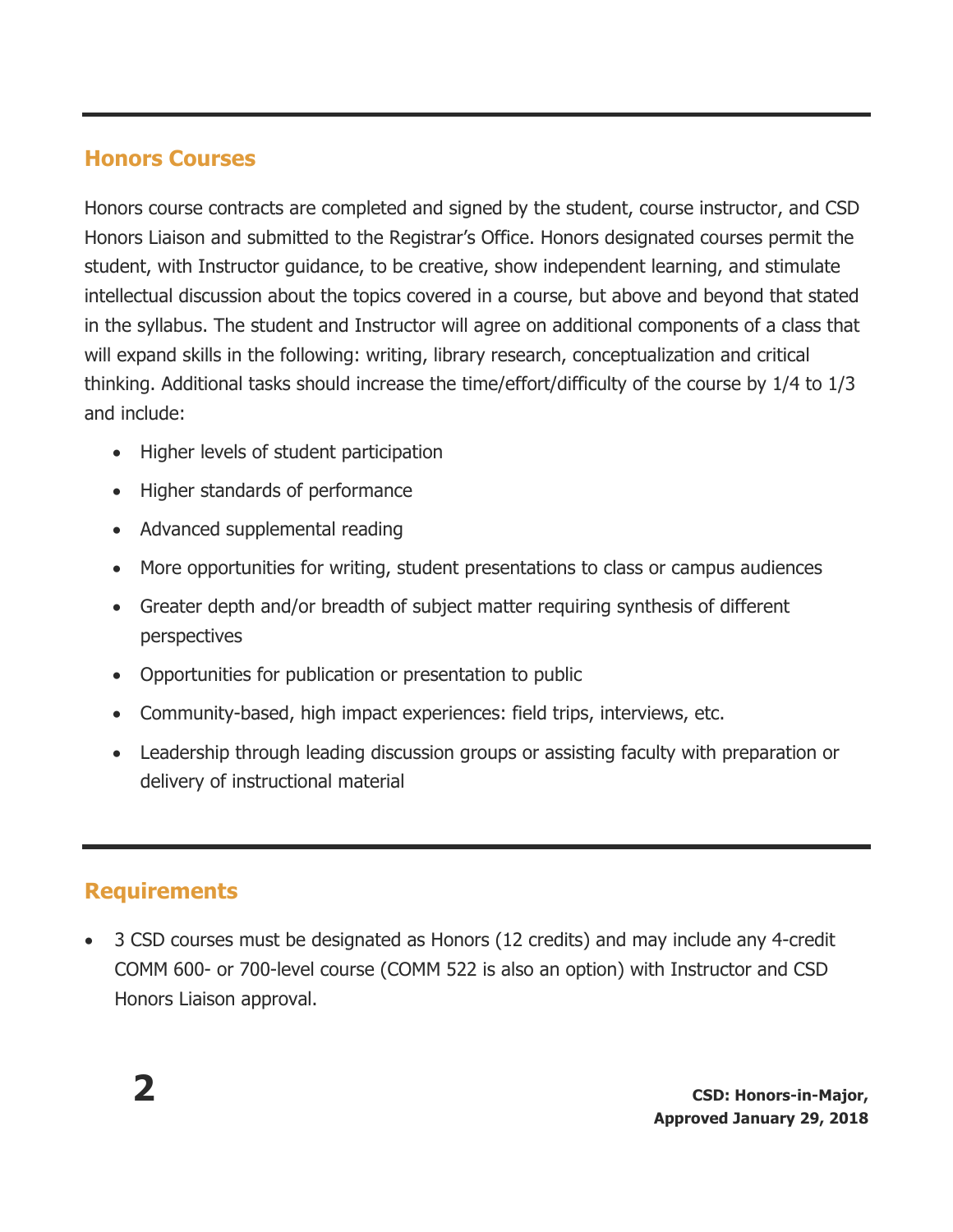- Suggested enrollment in COMM 798H or HMP 798H Seminar in Inter-Professional Research Methods (2 credits)
- Suggested enrollment in INCO 590 or 790 to get started in a research lab and on thesis development (4-8 credits)
- COMM 799H Honors Thesis (4-8 credits).
	- o A written thesis directed by a **committee** of faculty members with expertise in the student's chosen area of study. The committee will be made up of a CSD Advisor and at least 1 Reader. Advisor must be a tenure-track faculty member and all committee members should have a PhD. Other readers are allowable on a case-by-case situation.

# **Proposal Submissions**

- The student's Advisor, the CSD Honors Liaison, and the Department Chair will review an Honors Thesis proposal, including IRB approval if needed. This proposal must be submitted by May of the Junior or September of the Senior year.
- The final draft of the Honors thesis must be submitted to the student's committee by mid-March of the Senior year.
- An Honors thesis will be presented in a CSD department colloquium and a thesis defense scheduled with the student's committee to finalize the grade and sign off submission of the thesis to the UNH Honors Program.
- An Honors thesis will be presented at the UNH Undergraduate Research Conference and the College of Health and Human Service Grimes Undergraduate Research Competition.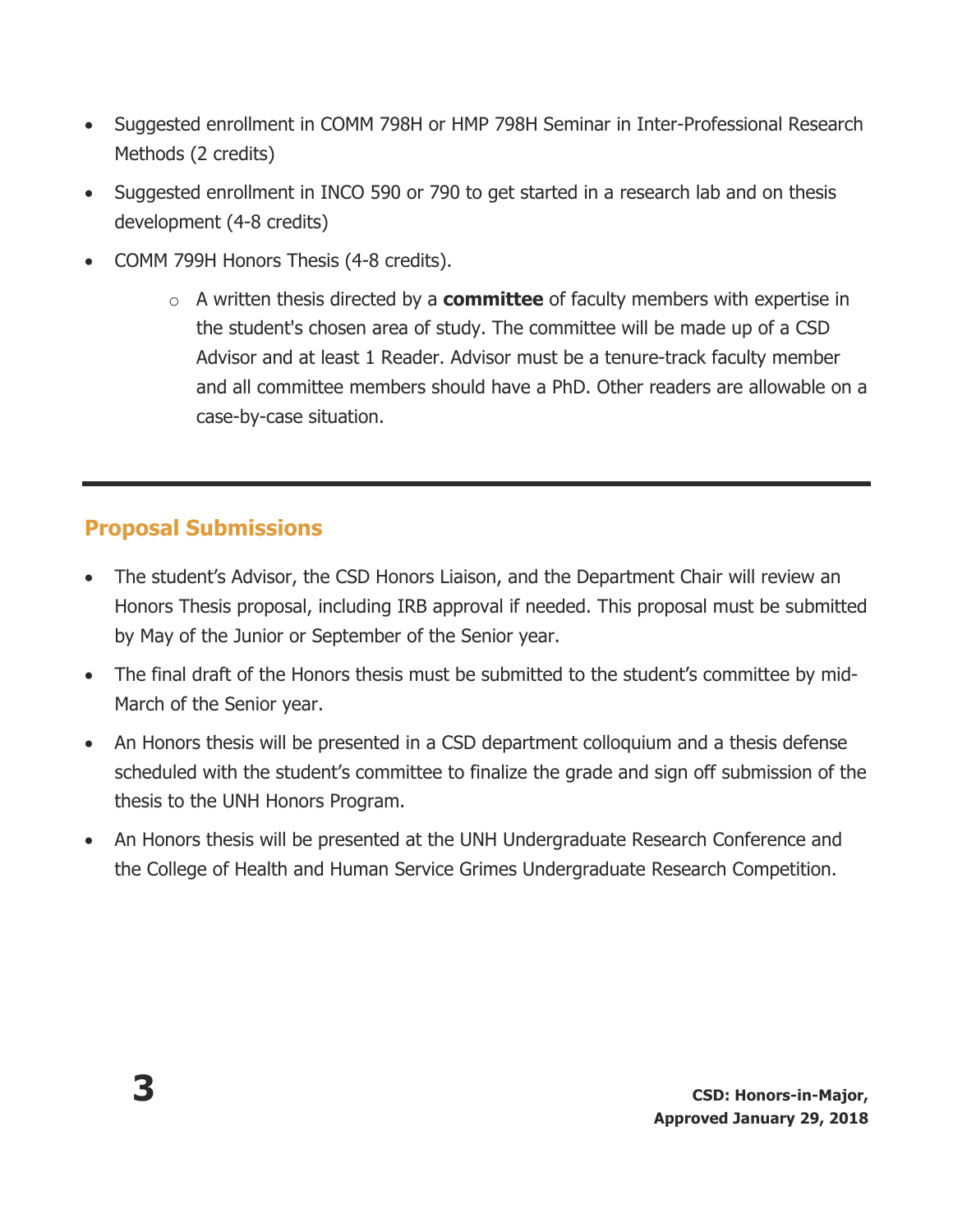| <b>Timeline</b>                                                                                             | Year          | <b>Time of Year</b>                                                                                                                                                       |
|-------------------------------------------------------------------------------------------------------------|---------------|---------------------------------------------------------------------------------------------------------------------------------------------------------------------------|
| <b>Application to the CSD Honors-in-Major</b>                                                               | Sophomore     | By end of Spring semester                                                                                                                                                 |
| <b>Consider enrolling in COMM/HMP 798H</b><br><b>Inter-Professional Research Methods</b>                    | Junior        | Fall semester                                                                                                                                                             |
| Consider enrolling in INCO 590/790 with<br>your potential Thesis Advisor or other<br>recommended laboratory | Junior        | Fall and/or Spring semester                                                                                                                                               |
| <b>Identify Honors Thesis Advisor and</b><br><b>Committee</b>                                               | Junior        | By end of Spring semester                                                                                                                                                 |
| <b>Thesis Proposal</b>                                                                                      | Junior/Senior | By May of Junior or<br>September of Senior year                                                                                                                           |
| <b>Present Results at the Undergraduate</b><br><b>Research Conference</b>                                   | Senior        | April                                                                                                                                                                     |
| <b>Oral presentation at the Grimes</b><br><b>Undergraduate Research Competition in</b><br><b>CHHS</b>       | Senior        | End of Spring semester                                                                                                                                                    |
| <b>Thesis Defense</b>                                                                                       | Senior        | Final exam for Honors<br>Thesis with presentation at<br>a CSD colloquium and<br>meeting with the student's<br>committee                                                   |
| <b>Submit Honors Thesis</b>                                                                                 | Senior        | Three copies of the thesis<br>should be submitted - one<br>for the student, one for the<br><b>UNH Honors Program</b><br>(scholars.unh.edu/honors/)<br>and one for the CSD |
| 4                                                                                                           |               | <b>CSD: Honors-in-Major,</b>                                                                                                                                              |

**Approved January 29, 2018**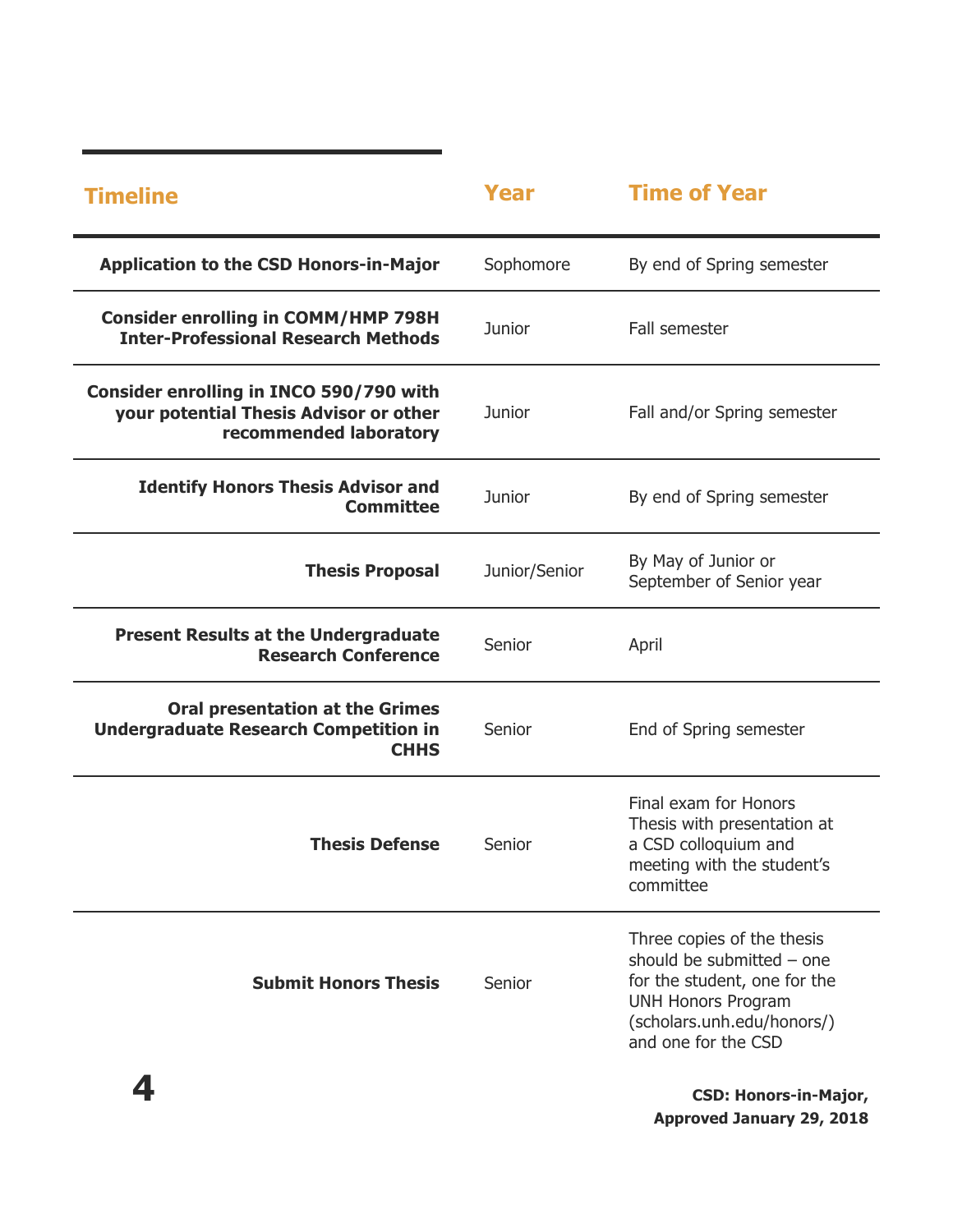| <b>Timeline</b> | Year | <b>Time of Year</b> |  |
|-----------------|------|---------------------|--|
|                 |      | Department.         |  |

### **Student Guidelines for the Honors Thesis**

The Honors thesis is a scholarly work based on either (1) hypothesis-based research, (2) a scholarly systematic review of a topic area, or (3) a thought-provoking theoretical contribution. Guidelines for each of these type of work are expanded below:

**Hypothesis-driven research** appeals to a broad audience by emphasizing a study rationale, including alternative experimental outcomes, and justifying the arguments through thorough testing of the hypotheses and interpretation of the results. The end product should be a potentially publishable manuscript in a peer-reviewed journal with the following sections: Title Page, Abstract (200 words), Text or Body of the paper (to include Introduction, Methods and Materials, Results, and Discussion), References, Tables/Charts/Figures, and Supplementary Materials (as needed).

**Systematic Reviews** serve to identify, appraise and synthesize research evidence from studies based on a strict protocol. A rigorous approach ensures all possible and relevant research bases are considered and a thorough analysis of the original studies are made, minimizing the risk of bias, and providing a transparent study that may be replicated. A reader should be able to draw the same conclusions or exercise judgment concerning existing flaws in the existing literature given an impartial perspective from the author. A systematic review need not be exhaustive and does not simply mirror the information being reviewed, but rather serve a gatekeeping, policing and productive perspective rather than mirroring the information being reviewed. To summarize, "a Systematic Review attempts to bring the same level of rigor to reviewing research evidence as should be used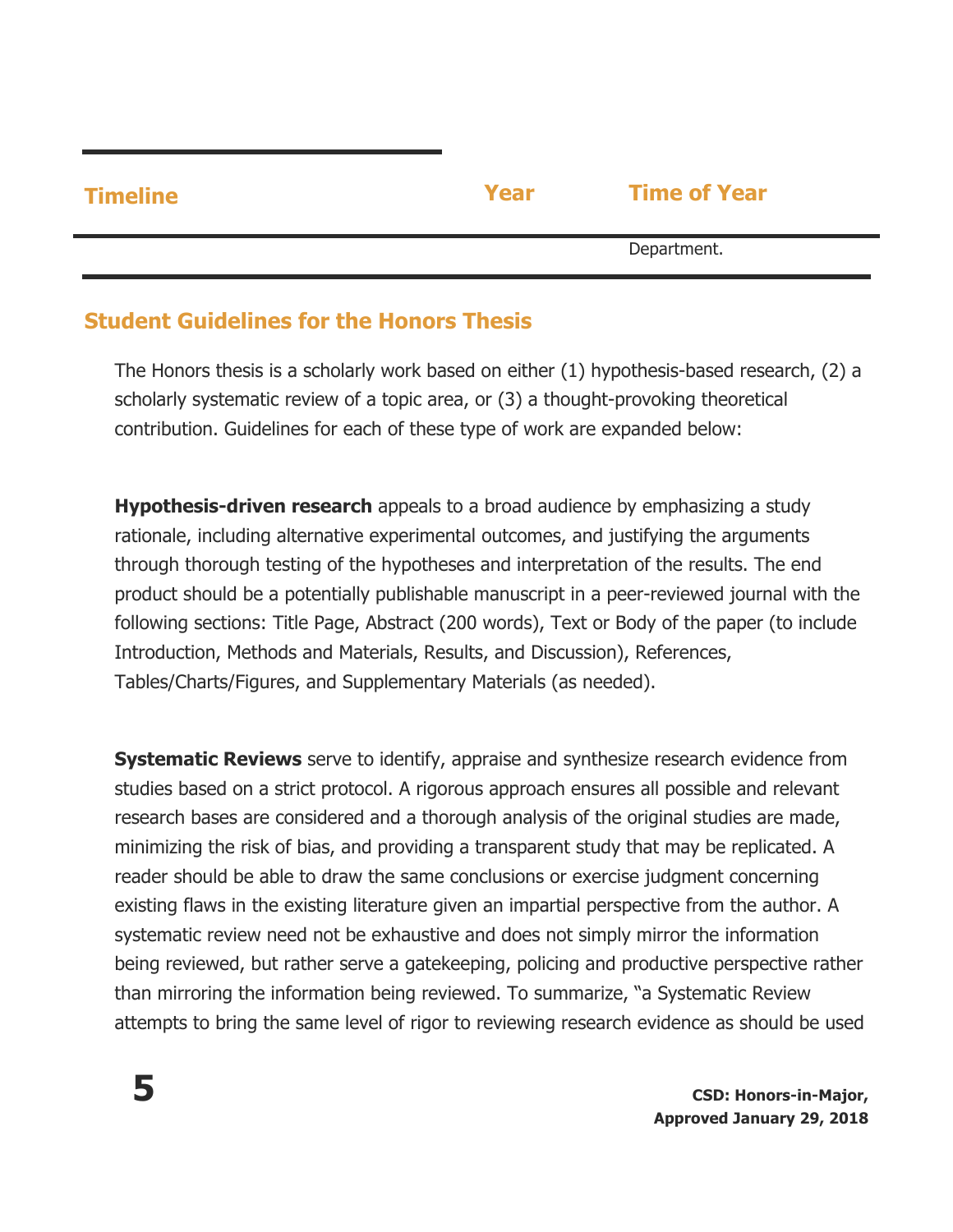in producing that research evidence in the first place" (Crombie & Davies, 2006, p1). Examples of systematic reviews include:

- Meta-analyses
- Best-evidence synthesis adding rational, systematic methods in study selection and effectiveness of treatment (e.g., using effect size)
- Narrative review e.g., meta-ethnography and phenomenology
- Integrative research review synthesize accumulated state of knowledge on related topics
- Theoretical review describing in a critical way the evolution of theories and how they are understood in different contexts
- Methodological review describing employed research designs, methods and procedures in a particular area of research
- Thematic review identifying weaknesses and disseminating key steps in improving a particular issue
- State-of-the-art review summarizing current and emerging trends, research priorities and standardizations in a field of interest
- Historical review exploring phenomena framed with in the historical context

**Theoretical Contributions** add value to current thinking by posing new theories, modifying or extending current theories to alter scholars' extant view on a particular topic. Such a contribution should be built on well-founded convincing argumentation and grounded in reasonable, explicit views and empirical research (Whetten, 1989).

**Hallmarks of an "Excellent" Piece of Scientific Writing (adapted from UC Davis "Writing across Curriculum" Program):**

• Ideas: A well-written thesis will provide a thoughtful answer to a question worth asking. The hypothesis and central ideas of the work are clearly stated. The thesis clearly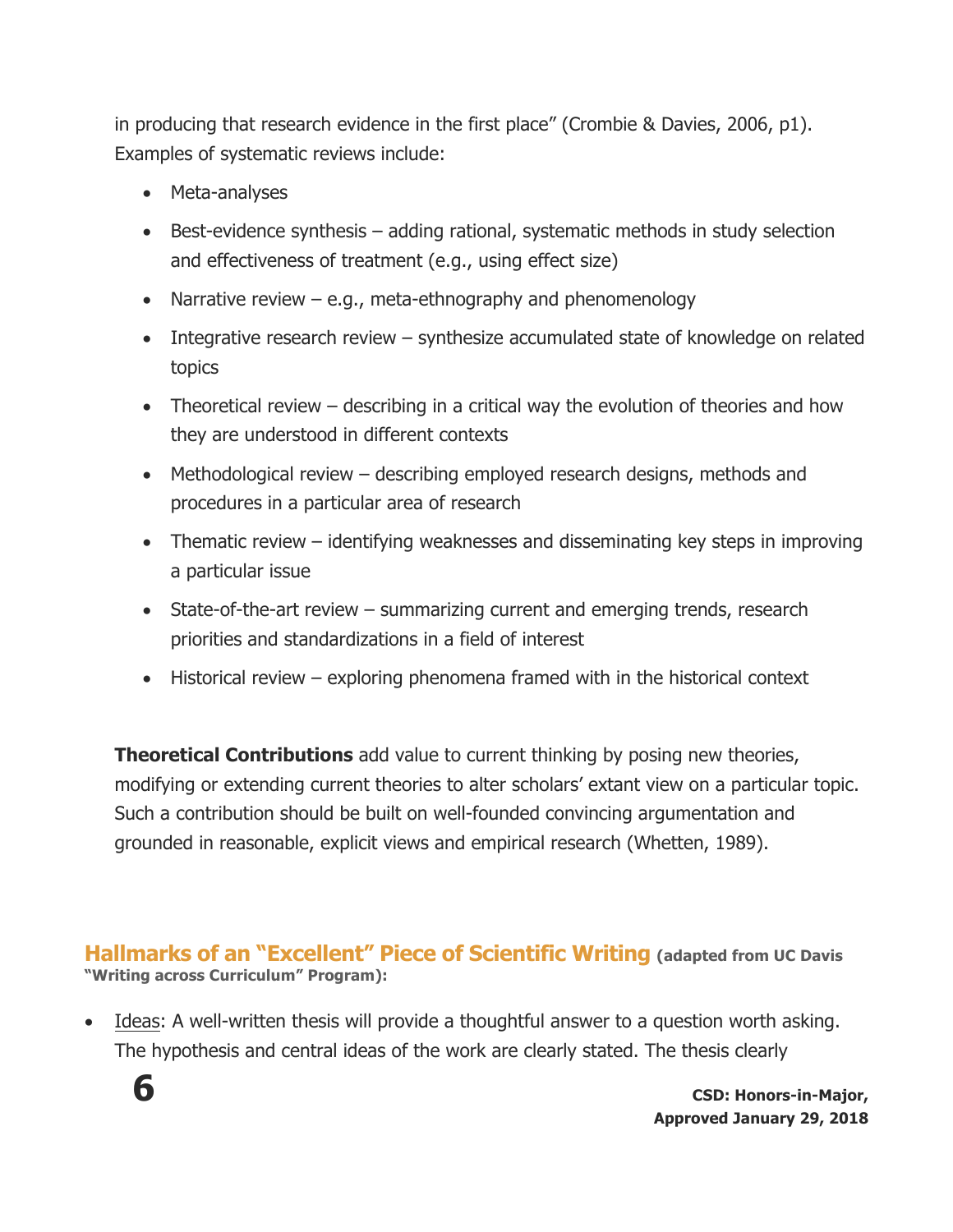addresses any nuances and complexity, but stays on track, without straying unnecessarily from the main point.

- Support: The data presented convincingly support the main conclusion(s). It should be clear that the author has critically and thoroughly analyzed the data, as well as the work of others.
- Organization and Coherence: The document is well organized and logically structured and follows a standard scientific format that is familiar to the reader. Transitions are well crafted and lead the reader easily from one experiment and/or observation and/or idea to the next. Paragraphs make clear points in support of the question/hypothesis and represent logical transitions from one idea to the next.
- Style: The document demonstrates that the author has a clear command of the English language. The sentence style is appropriate for the scientific audience and varied enough to keep their interest. Words are chosen carefully and for their precise meaning.
- Mechanics: The document contains very few, if any, spelling, punctuation, or grammatical errors. Abbreviations are defined the first time they appear in the text. References follow standard, accepted format.

# **Anatomy of the Thesis**

#### **Writing Style**

In response to the question "How long should my thesis be?" It should be long enough to clearly establish the rationale and research questions, present your data, and discuss the results and implications of the work – there is no magic number of pages or words. However, as a general guide, the thesis should be 30 to 50 pages in length, including a title page, abstract page, tables, figures, and references.

- APA style is used, with the exception of placing tables and figures within the text
- Contractions and informal language are avoided
- "Person-first language" (e.g., "adults with aphasia", not "aphasia adults") is used

**7 CSD: Honors-in-Major, Approved January 29, 2018**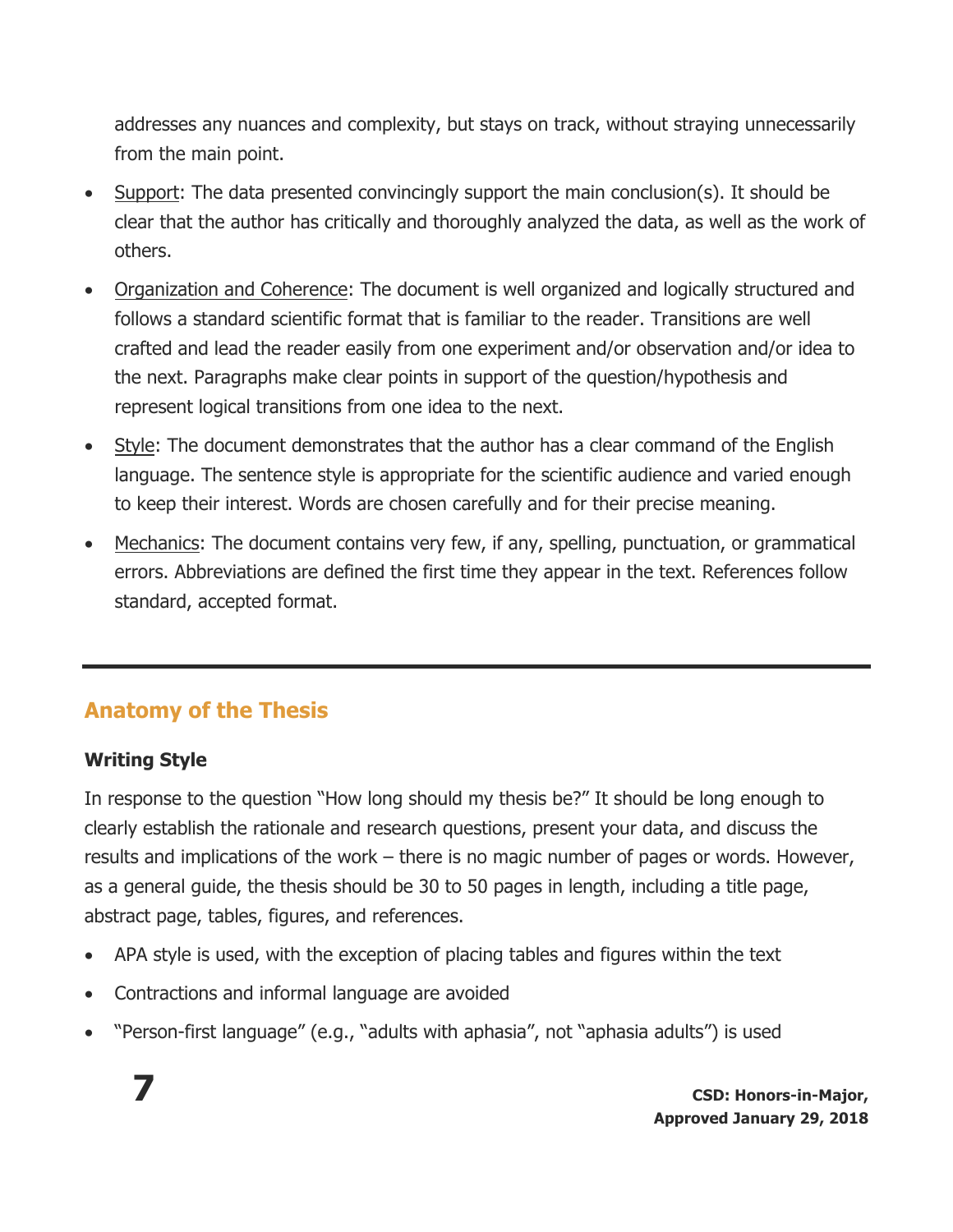- Third-person verb tense is used
- Numbers below 10 are written as words; numbers 10 and above are written as numerals
- Acronyms are only used if they will help readers understand the thesis. Acronyms are introduced in parentheses, then used consistently in remainder of the paper

#### **Basic Formatting for the Entire Thesis**

- 12-point Times or Times New Roman font
- Margins are one inch on all sides throughout the thesis
- Double spacing is used (without extra space between paragraphs or over headings)
- APA headings reflect the structure of the paper

#### **Title Page**

- Title is concise and informative about the contents of the thesis, including the key words describing the work to be presented. It should be centered in bold toward to middle of the page.
- Below the title, list the authors and their affiliations each centered and not in bold
- Contact author: at the bottom left, provide the name and contact information for the author to be contacted with questions about the manuscript.

#### **Abstract Page**

The abstract should provide a reader with enough information that they may decide whether or not to read the rest of the paper. The abstract should include the following sections:

- o Purpose: a concise statement about the specific purposes, questions answered, or hypotheses tested.
- $\circ$  Method: brief description of the participants (number, healthy/disorder/etc.), information about the review type, research design (e.g., pre-post treatment study, ethnographic study) and data collection methods.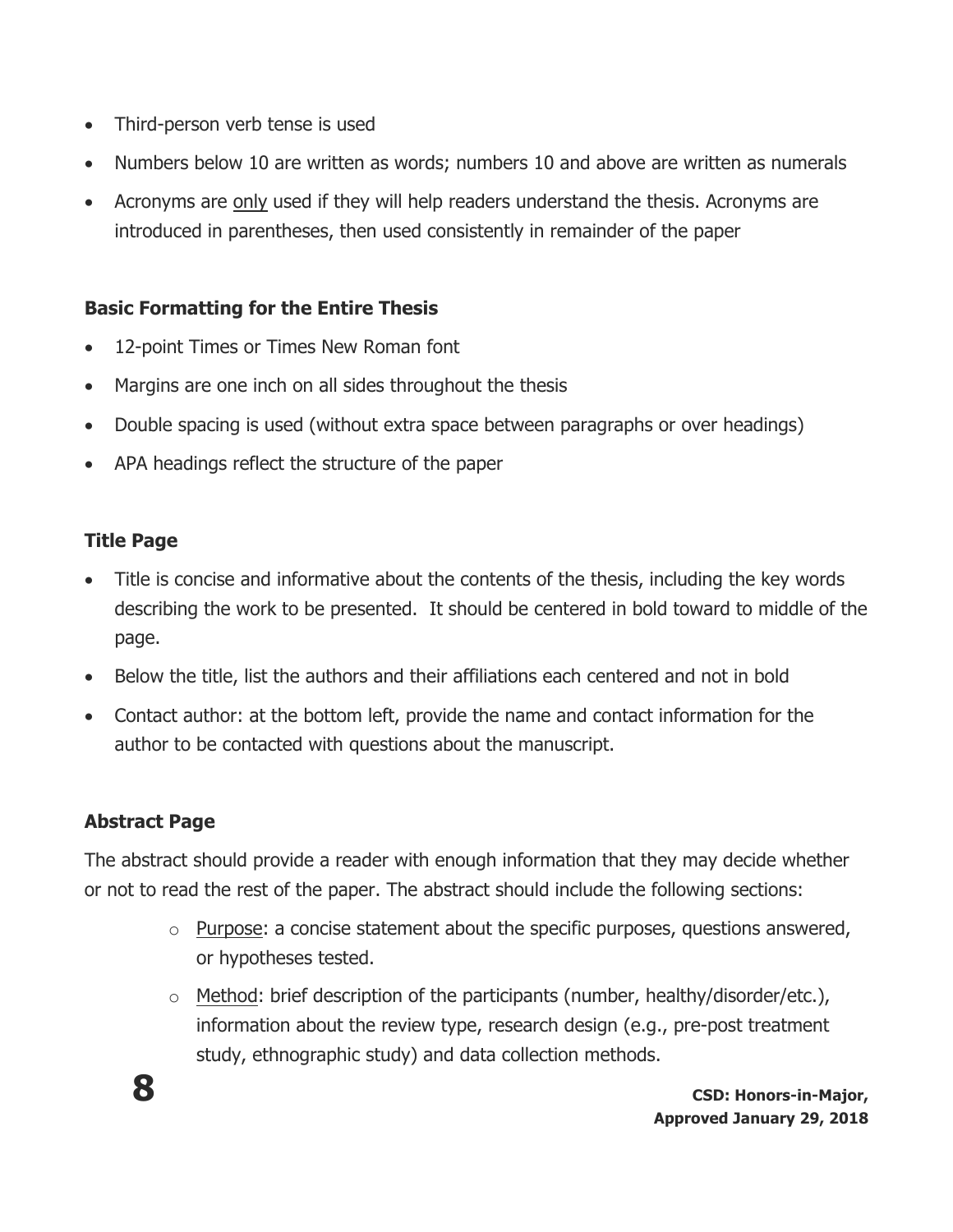- o Results: brief summary of the findings as they apply to the stated purpose. Statistics should not be reported here.
- $\circ$  Conclusions: brief overview of the findings as they meet (or not) the stated purposes of the article.

The Abstract should be limited to 150-250 words using terms that are understandable to most readers. Two to four keywords that are logical search words for your topic are included.

### **Body of the Manuscript (guidance from ASHA journals)**

- 1. Introduction: a description of the theoretical background and rationale for the study. Gaps or disagreements in past research are pointed out to set up why this study is important. It is in this section that the research questions are stated with specific hypotheses posed.
- 2. Method (first level heading): a clear and precise objective explanation of how the study is carried out and why specific procedures are used. This section should address any questions that a reader may have about how the experiment/data analysis was conducted and should be detailed enough that (1) the study could be repeated by others to replicate the findings and (2) the reader can judge the study's validity. If participants were studied, their selection and general characteristics are described. The outcomes of analyses are not reported in the Method section.
- 3. Results (first level heading): a text-based representation of the key findings that reference each of the Tables or Figures provided. The text should guide the reader through the results, stressing key results that answer the research questions/hypotheses presented in Introduction. The writing is objective and avoids interpretations of the results. APA Style is used for tables.
- 4. Discussion (first level heading): Results are discussed in relation to the existing literature on the topic. The author interprets the findings, evaluates the hypotheses or research questions, discusses unexpected results, and ties the findings to previous literature. Any shortcomings of the project are explained. A summary section describes the thesis in one or two paragraphs.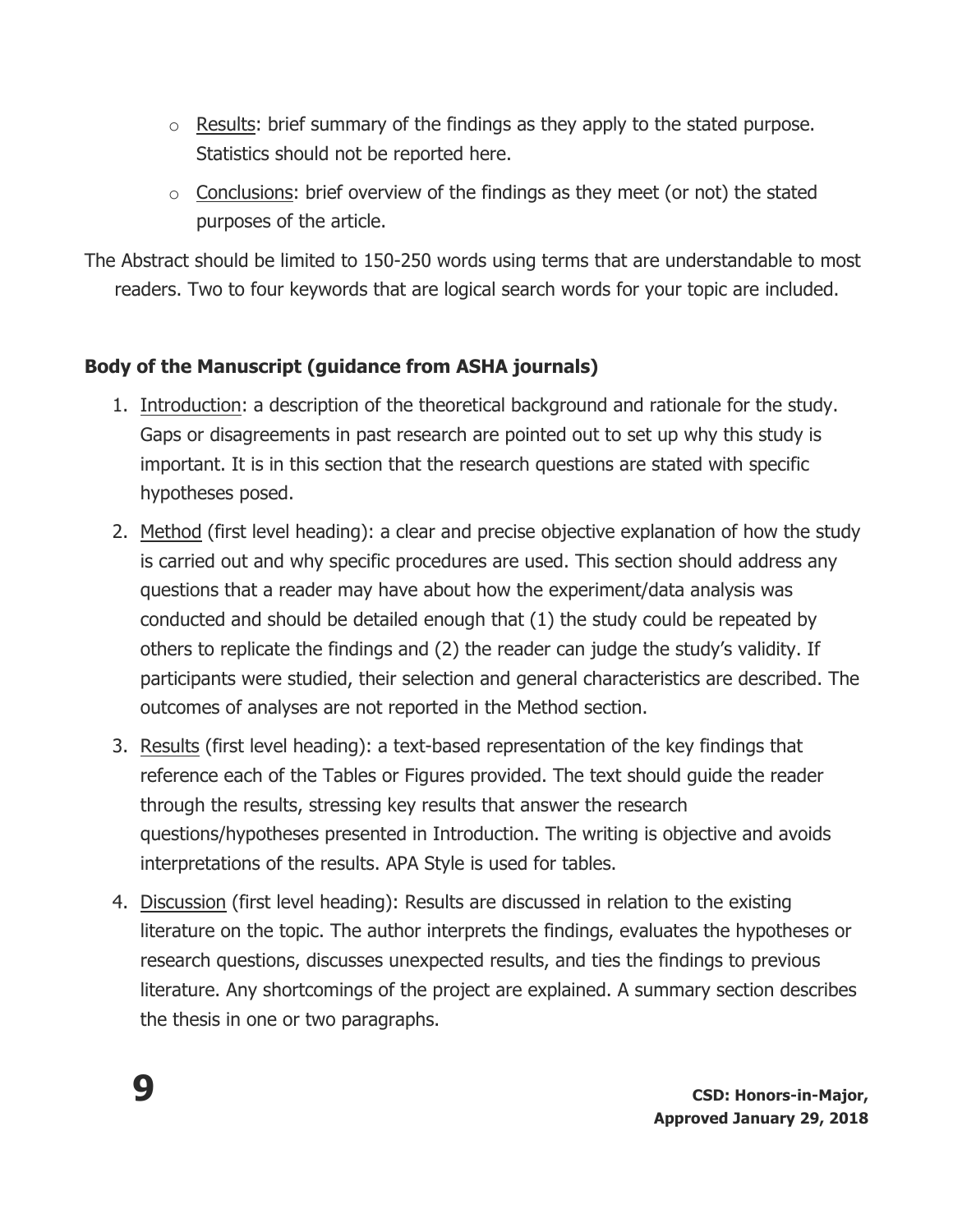- 5. References (first level heading): All literature cited in the text, as well as assessment tools, specialized software (e.g., statistical packages) are referenced using APA style.
- 6. Tables and Figures: Tables present lists of numbers or text in columns, each column having a title or label. Figures are visual presentations of results, including graphs, diagrams, photos, drawings, schematics, maps, etc. Each table or figure should appear on its own page (i.e., do not put more than one figure or table on the same page). Use Arabic numerals to identify both tables and figures, and do not use suffix letters for complex tables. Instead, simplify complex tables by making two or more separate tables. Table titles and figure captions should be concise but explanatory. The reader should not have to refer to the text to decipher the information. Avoid "special effects" in figures (e.g., three-dimensional bar graphs) because they distort, rather than enhance, the data and distract the reader.
- 7. Supplemental Materials or Appendices: these are optional materials that may be included to present information that further enhance the manuscript, but are not essential to the understanding of the paper. They should be referenced in the text where appropriate (e.g., Appendix 1) and accompanied by a concise description for each.

### Also see:

http://mcb.berkeley.edu/sites/mcb.berkeley.edu/files/downloads/undergrad/Beatty\_Honors \_Thesis\_writing\_tips%202015.pdf

Plagiarism (copying text or figures from any source, printed or online, without attribution) will result in a failing grade for the thesis and revocation of Honors-in-Major designation. To check your work for plagiarism, UNH subscribes to the checker VeriCite. Please see https://webcache.googleusercontent.com/search?q=cache:AKGFbMM8ncJ:https://www.unh.edu/it/kb/article/mycourses-student-guide-submitting-anassignment-using-vericite.html+&cd=2&hl=en&ct=clnk&gl=us&client=firefox-b-1-ab for instructions on its use.